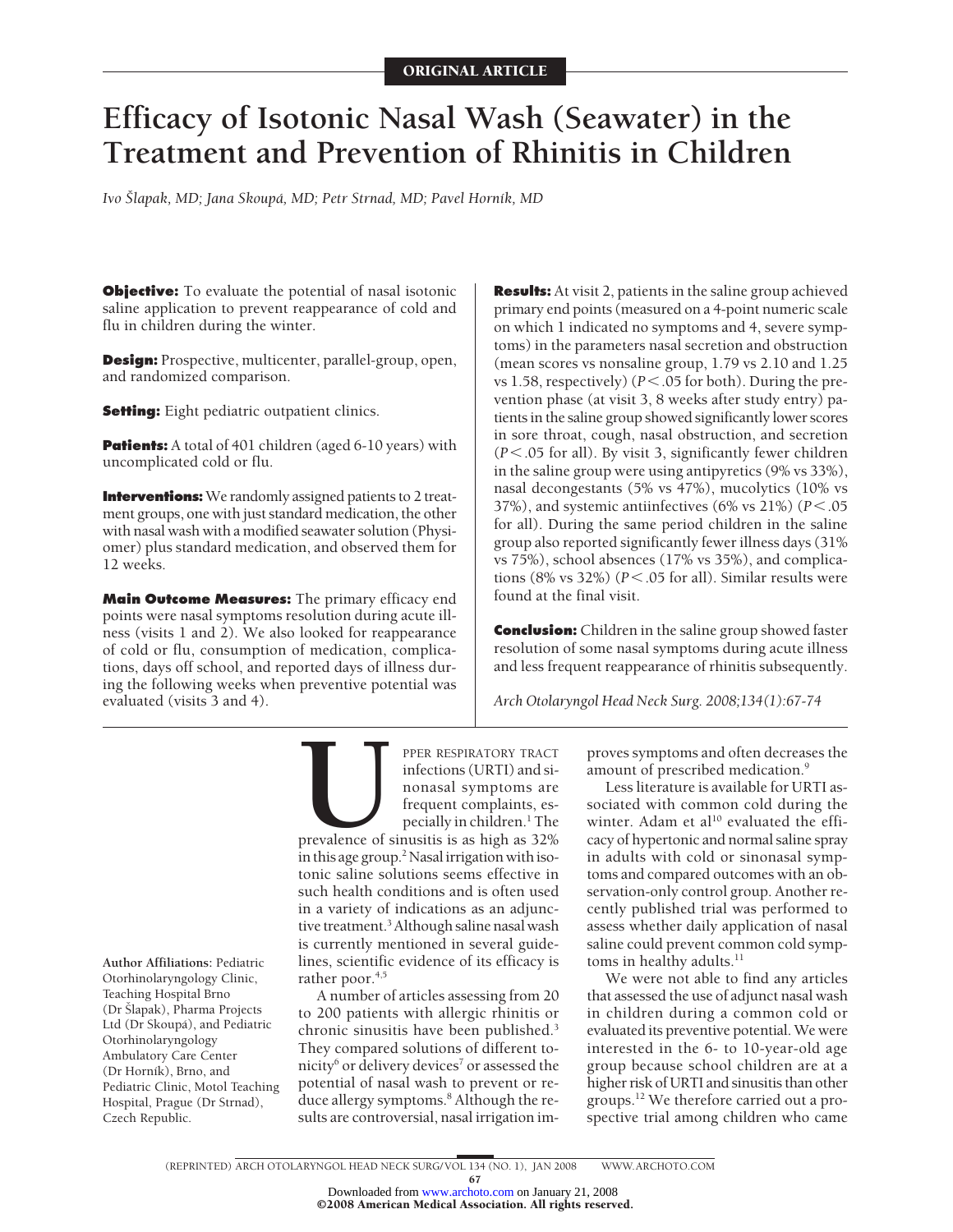| lon                             | <b>Concentration</b> |
|---------------------------------|----------------------|
| Elements, mg/L                  |                      |
| Sodium ( $Na^+$ )               | 2400                 |
| Chloride (CI-)                  | 5850                 |
| Potassium $(K^+)$               | 51                   |
| Calcium $(Ca^{2+})$             | 360                  |
| Magnesium ( $Mq^{++}$ )         | 1300                 |
| Sulfates (sulfur) $(SO_4^{-1})$ | 2755                 |
| Iron $(Fe^{+})$                 | 6                    |
| Trace Elements, µg/L            |                      |
| Zinc $(2n^{+})$                 | 27.00                |
| Selenium $(Se^{+})$             | 38.17                |
| Copper $(Cu^{+ +})$             | 12.92                |

<sup>a</sup> (Physiomer; Goemar Laboratoire de la Mer, Saint Malo, France).

to pediatric outpatient clinics for treatment of acute cold or flu. The study was performed in 2 phases: initially we focused on symptom relief during acute illness, and we then assessed preventive potential in the same patient population.

The primary objectives of this trial were to (1) prove the efficacy and safety of nasal saline wash as adjunctive treatment during uncomplicated acute rhinitis for the resolution of nasal symptoms and (2) evaluate its potential to prevent the recurrence of cold and flu and complications. Secondary objectives included the evaluation of 2 different cleansing strengths (a medium jet and a fine spray) and 2 isotonic formulations with different ionic compositions (a nasal wash formula and a dual formula used for eye and nose wash).

#### METHODS

The study was approved by the ethics committee of the Motol Teaching Hospital in Prague and the ethics committee of the Teaching Hospital in Brno. All parents signed an informed consent form and obtained relevant information about the trial, which was designed as amulticenter, parallel group, open, and randomized comparison. Eight pediatric outpatient clinics participated in the study; every child was assessed by the same physician at each visit. Eligible patients were aged 6 to 10 years and were seeing the physician for a common cold or flu. Specific exclusion criteria were anatomic sinonasal disorders, known severe immune deficiency, and concomitant corticosteroid medication.

A total of 401 children met the inclusion criteria and were randomized to receive either standard treatment including antipyretics, nasal decongestants, mucolytics (those could be given based on patient status and parent discretion), and/or systemic antibiotics (n=101) without saline wash, or these same standard treatments with saline wash. The saline solution used was a commercially available product processed from Atlantic Ocean seawater (Physiomer; Goemar Laboratoire de la Mer, Saint Malo, France). As electrodialysis is used to establish isotonicity, the trace elements and minerals remain in concentrations similar to those found in seawater (**Table 1**). Patients randomized to the saline group were evaluated in 3 delivery strength subgroups: (1) medium jet flow  $(n=100)$ ; (2) fine spray  $(n=100)$ ; and (3) a dual formula for eye and nose wash with a fine spray (n=100). All researchers were blinded to saline solutions used.

Patients were observed for a total of 12 weeks, from January to April 2006, during which health status, symptoms, and

medication use were assessed at 4 visits over the course of the trial. Acute illness was evaluated during the first 2 visits (up to 3 weeks), prevention during the following 2 visits (up to 12 weeks). The third visit, scheduled for week 8 after study entry, could be conducted over the telephone.

On study entry, children in the saline group and their parents were instructed about usage; the number of bottles provided was recorded in the protocol; and the patients were asked to return empty bottles, which were weighed to assess compliance. No restrictions were placed on the use of concomitant medication during acute illness, with the exception of systemic antihistamines, which are sometimes used to reduce mucosal swelling. Long-term use of systemic antihistamines for other indications (eg, allergy) initiated before trial entry was not an exclusion criteria.

Saline nasal wash was administered 6 times per day during acute illness and 3 times per day during the prevention phase. For the medium jet flow (saline group 1) 9 mL of saline was administered per application and per nostril; for both other sprays (saline groups 2 and 3), the volume was 3 mL per application and per nostril.

Randomization of patients was done by the physician. Patients were allocated to 1 of 4 groups (no wash or 1 of 3 types of nasal wash) based on the sequence of their appearance in the clinic.

## **PARAMETERS EVALUATED**

At the first visit, we evaluated baseline parameters (sex, age, duration of illness, and concomitant diseases and medication) and overall health status (using a qualitative range from excellent to unsatisfactory). On entry and at all subsequent visits, nasal and several other parameters representing the status of the upper respiratory tract were assessed by the physician using a qualitative predefined range (1, no symptoms, through 4, severe symptoms). Some parameters had different scales, which are specified in **Tables 2**, **3**, **4**, and **5**. Concomitant medication use was also recorded at each visit, not by brand or molecule, but by group (eg, mucolytics). At all visits, parents were asked about days of sickness and absence from school. From the second visit, patients in the saline group were evaluated for their attitude concerning tolerability and sensations reported during and after application, using a qualitative range. Adverse events were recorded separately as was discontinuation. No laboratory testing was scheduled. Empty bottles returned were weighed to assess compliance. Patients with a compliance rate estimated at less than 75% were excluded from evaluation. For evaluation purposes, all the qualitative parameters were converted to a numeric scale.

Most of the parameters (clinical status) were evaluated by physicians during scheduled visits. Patients and/or parents assessed health status and parameters related to saline safety and tolerability.

#### **STATISTICAL ANALYSIS**

Statistical analysis was carried out using StatSoft Statistica software, version 7.1 (StatSoft Inc, Tulsa, Oklahoma). The level of statistical significance was set at .05 for each comparison.

Descriptive statistics are provided for quantitative parameters such as mean, standard deviation, and median. Qualitative data are presented as absolute frequencies and percentages.

Individual parameters were separately evaluated at each visit. For data measured on a Likert scale, the hypothesis of no difference in medians among 4 compared groups was evaluated using the Kruskal-Wallis 1-way analysis of variance based on ranks (corrected for ties). If this test showed significant differ-

68

©2008 American Medical Association. All rights reserved. Downloaded from [www.archoto.com](http://www.archoto.com) on January 21, 2008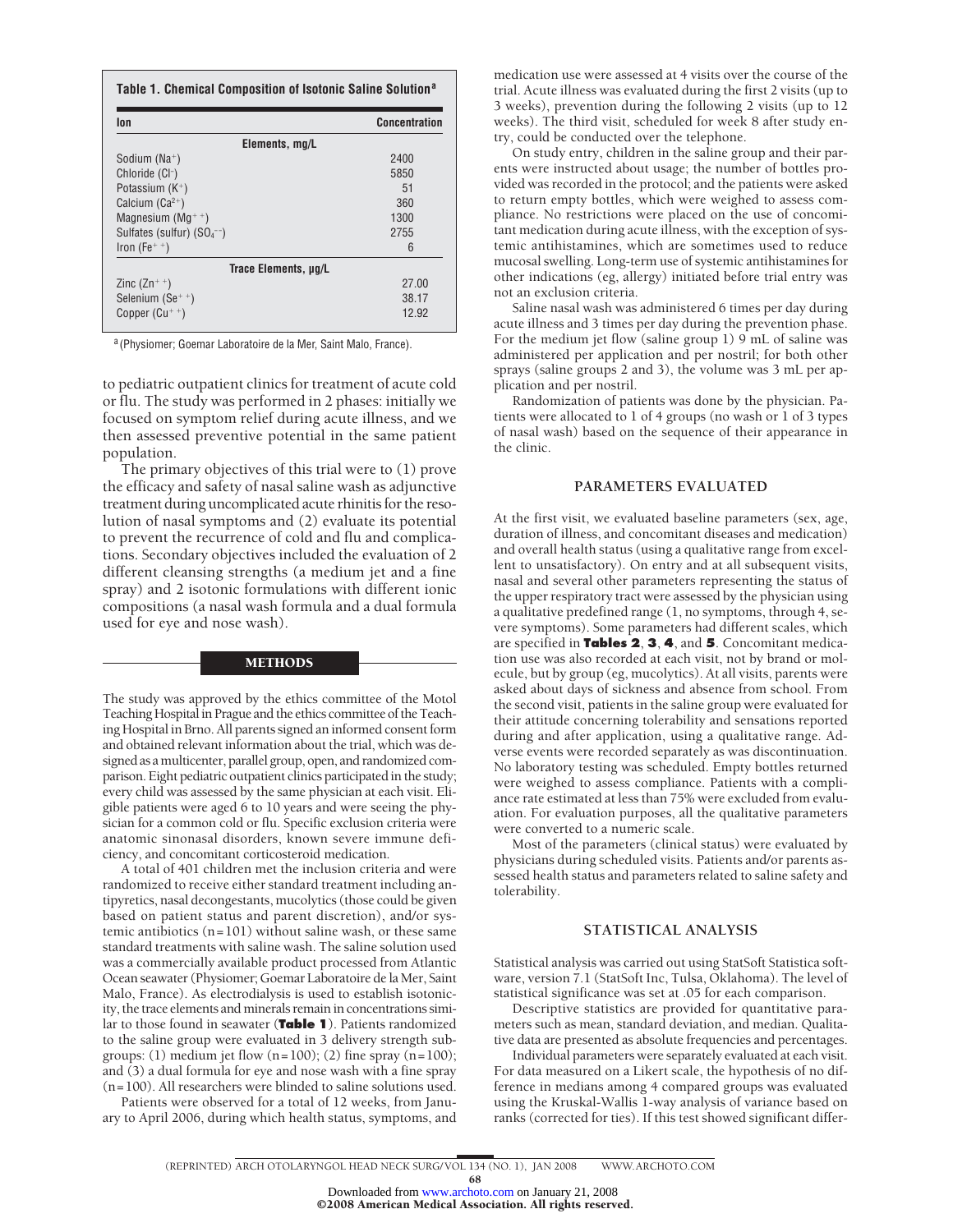#### **Table 2. Selected Characteristics of 390 Patients<sup>a</sup>**

|                                       |                             | <b>Isotonic Saline Wash</b>       |                                   |                                     |                           |  |  |
|---------------------------------------|-----------------------------|-----------------------------------|-----------------------------------|-------------------------------------|---------------------------|--|--|
| <b>Characteristic</b>                 | <b>Control</b><br>$(n=101)$ | <b>Medium Jet</b><br>$(n=99)^{b}$ | <b>Fine Spray</b><br>$(n=95)^{b}$ | <b>Dual Formula</b><br>$(n=95)^{b}$ | All Wash<br>$(n=289)^{c}$ |  |  |
| Age, y                                | $8.4$ [1.5]                 | $8.4$ [1.5]                       | $8.1$ [1.4]                       | $8.2$ [1.5]                         | $8.2$ [1.5]               |  |  |
| Male                                  | 58 (57.4)                   | 53(53.5)                          | 47 (49.5)                         | 51 (53.7)                           | 151 (52.2)                |  |  |
| Female                                | 43 (42.6)                   | 46 (46.5)                         | 48 (50.5)                         | 44 (46.3)                           | 138 (47.8)                |  |  |
| Study point duration, d               |                             |                                   |                                   |                                     |                           |  |  |
| Symptoms prior to study entry         | $6.3$ [7.2]                 | $6.2$ [5.4]                       | $6.8$ [5.4]                       | $5.9$ [4.6]                         | $6.3$ [5.2]               |  |  |
| From V1 to V2                         | $10.7$ [3.9]                | 11.2 [5.3]                        | $10.4$ [4.4]                      | 10.1 [4.1]                          | $10.5$ [4.7]              |  |  |
| From V2 to V3                         | 36.9 [7.4]                  | 36.8 [7.9]                        | $37.4$ [9.2]                      | $37.6$ [7.4]                        | $37.3$ [8.1]              |  |  |
| From V3 to V4                         | 38.4 [5.9]                  | 38.4 [7.3]                        | 38.3 [7.9]                        | 38.5 [6.7]                          | 38.4 [7.3]                |  |  |
| Vaccinated for flu                    | 9(8.9)                      | 11(11.1)                          | 13(13.7)                          | 11(11.6)                            | 35(12.1)                  |  |  |
| Allergy                               | 22(21.8)                    | 31(31.3)                          | 30(31.6)                          | 31(32.6)                            | 92(31.8)                  |  |  |
| Long-term systemic AH use             | 11(10.9)                    | 18 (18.2)                         | 12(12.6)                          | 10(10.5)                            | 40 (13.8)                 |  |  |
| Rhinologic symptom score <sup>d</sup> |                             |                                   |                                   |                                     |                           |  |  |
| Sore throat                           | $1.84$ [0.81]               | $1.75$ [0.81]                     | $1.68$ [0.73]                     | $1.62$ [0.75]                       | $1.69$ [0.77]             |  |  |
| Dry cough                             | $1.60$ [0.76]               | $1.42$ [0.67]                     | $1.59$ [0.77]                     | 1.47 [0.79]                         | 1.49 [0.74]               |  |  |
| Productive cough                      | $1.43$ [0.74]               | 1.43 [0.73]                       | $1.41$ [0.77]                     | $1.31$ [0.65]                       | 1.38 [0.72]               |  |  |
| Nasal secretion                       | $2.70$ [0.61]               | $2.85$ [0.63]                     | $2.84$ [0.61]                     | $2.83$ [0.58]                       | $2.84$ [0.60]             |  |  |
| Sneezing                              | $1.50$ [0.67]               | 1.40 [0.57]                       | $1.56$ [0.68]                     | $1.56$ [0.75]                       | $1.51$ [0.67]             |  |  |
| Itching                               | $1.27$ [0.55]               | $1.30$ [0.56]                     | $1.32$ [0.55]                     | $1.28$ [0.54]                       | $1.30$ [0.55]             |  |  |
| Loss of smell/taste                   | 1.38 [0.84]                 | 1.32 [0.62]                       | 1.35 [0.67]                       | $1.27$ [0.54]                       | $1.31$ [0.61]             |  |  |
| Nasal secretion type <sup>e</sup>     | $2.55$ [0.64]               | $2.59$ [0.62]                     | $2.58$ [0.61]                     | $2.56$ [0.61]                       | $2.57$ [0.61]             |  |  |
| Nasal breathing score <sup>f</sup>    | $2.16$ [0.67]               | $2.26$ [0.69]                     | $2.24$ [0.74]                     | $2.27$ [0.78]                       | $2.26$ [0.74]             |  |  |
| <b>Medication used</b>                |                             |                                   |                                   |                                     |                           |  |  |
| Antipyretics                          | 24(23.8)                    | 26(26.3)                          | 22(23.2)                          | 20(21.1)                            | 68 (23.5)                 |  |  |
| Nasal decongestants                   | 40 (39.6)                   | 29(29.3)                          | 26(27.4)                          | 30(31.6)                            | 85(29.4)                  |  |  |
| Mucolytics                            | 20(19.8)                    | 15(15.2)                          | 13(13.7)                          | 17 (17.9)                           | 45 (15.6)                 |  |  |
| Systemic antibiotics                  | 5(5.0)                      | 6(6.1)                            | 1(1.1)                            | 2(2.1)                              | 9(3.1)                    |  |  |

Abbreviations: AH, antihistamines; V, visits during the trial.

a All data are reported as mean [SD] value or number (percentage) of patients.

**b** Multiple comparisons of treatments vs control if Kruskal-Wallis or logistic regression results were significant.

 $c$  Mann-Whitney or  $\chi^2$  tests.

 $d$ Rhinologic symptom scores: 1, no symptoms; 2, mild; 3, moderate; and 4, severe.

eSecretion types: 1, absent; 2, serosal; 3, seropurulent; and 4, purulent.

<sup>f</sup> Breathing scores: 1, without any difficulty; 2, minor difficulties; 3, difficult; and 4, impossible.

ence among the groups, we performed multiple comparisons between treatments (based on joint ranking).

For dichotomous data, we performed a logistic regression analysis, followed in case of significance by comparisons of "treated" groups vs control. Bonferroni correction for multiple comparisons was used for these contrasts.

In addition, we added a comparison of patients using nasal wash (treated) vs control (untreated), without differentiation of individually treated subgroups. Mann-Whitney and  $\chi^2$  tests were performed in this case.

Spontaneous complaints and local adverse events reported by the patients were listed by groups using nasal wash.

#### **RESULTS**

Of 401 patients, 390 were finally assessed; 1 patient was not available for visit 3 and was excluded from evaluation after the second visit. The remaining 10 patients either did not come to the second visit  $(n=4)$ , did not comply with the entry criteria (n=2), or the parents decided not to continue (n=2); 1 patient was admitted to the hospital, and 1 was excluded because of low compliance. The average duration of the trial was 86 days. Baseline characteristics among groups were comparable as well as the average number of days between individual visits (Table 2).

#### **ACUTE ILLNESS PHASE (VISIT 2)**

Rhinologic score was used for efficacy assessment. Individual symptoms recorded in the protocol as predefined qualitative measures were converted to a numerical scale for evaluation purposes (score range, 1-4; 1, absence of symptoms, through 4, severe symptoms). The parameters assessed included nasal secretion and its type, nasal obstruction, sore throat, cough and expectoration including the nature of the expectorate, sneezing, itching, and loss of senses of smell and taste. Although the severity of symptoms was comparable at baseline, we saw faster clearing of some nasal symptoms in the saline groups. Symptom scores that differed significantly between groups were nasal secretion, type of nasal secretion, nasal obstruction, and sore throat (Table 3). Similar results were obtained if individual nasal wash subgroups and control were compared.

When comparing the consumption of pharmaceuticals, we noted significantly lower consumption of nasal decongestants and mucolytics in the treatment groups than in controls. Other medication evaluated did not differ significantly (Table 3).

At visit 2, physicians were asked to assess the change in health status compared with the entry visit. A qualitative

69

Downloaded from [www.archoto.com](http://www.archoto.com) on January 21, 2008

©2008 American Medical Association. All rights reserved.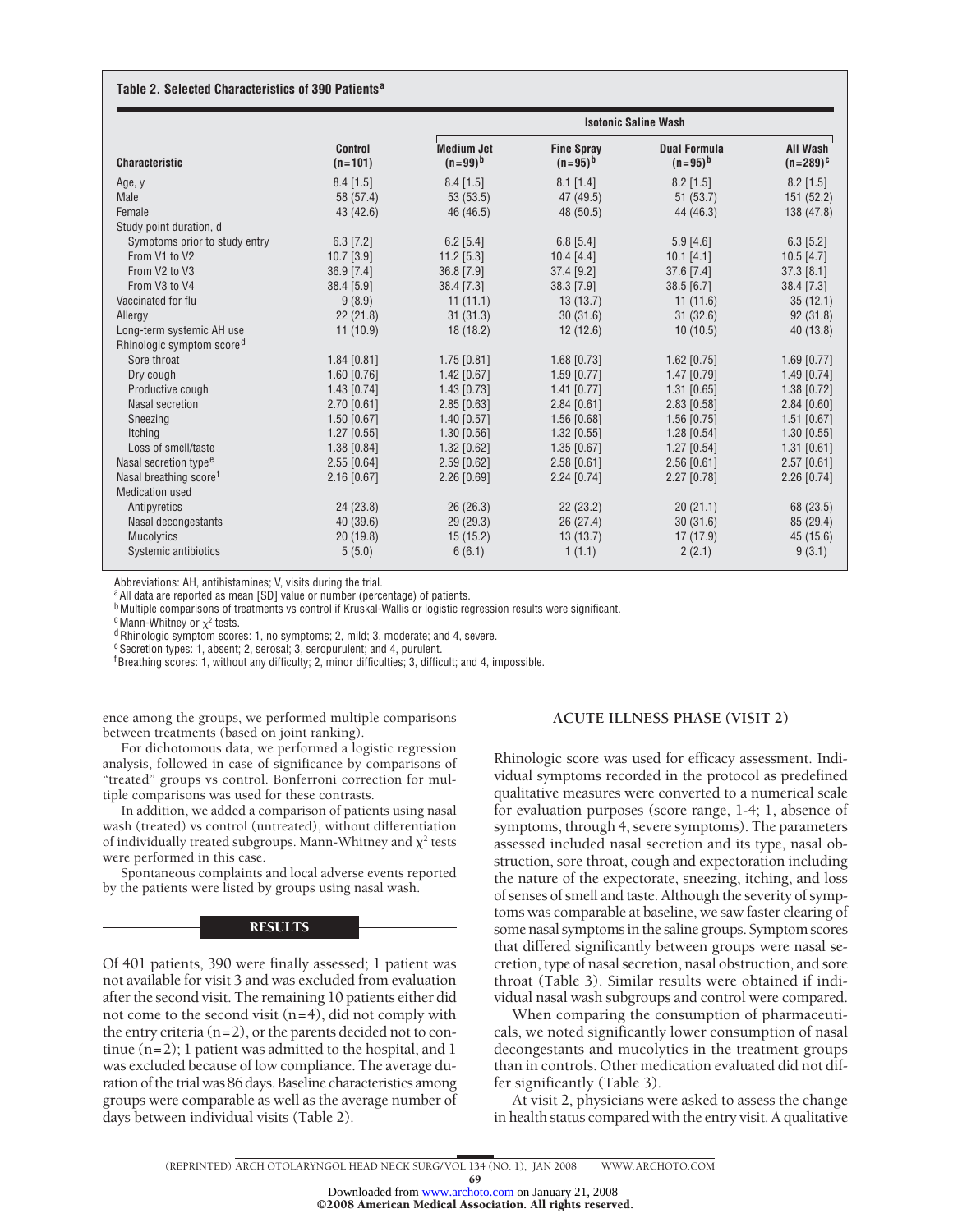#### **Table 3. Efficacy Parameters at Visit 2 (Acute Phase)<sup>a</sup>**

| <b>Characteristic</b>              |                             | <b>Isotonic Saline Wash</b>       |                                   |                                     |                            |  |
|------------------------------------|-----------------------------|-----------------------------------|-----------------------------------|-------------------------------------|----------------------------|--|
|                                    | <b>Control</b><br>$(n=101)$ | <b>Medium Jet</b><br>$(n=99)^{h}$ | <b>Fine Spray</b><br>$(n=95)^{b}$ | <b>Dual Formula</b><br>$(n=95)^{b}$ | All Wash<br>$(n=289)^{c}$  |  |
| Rhinologic score <sup>d</sup>      |                             |                                   |                                   |                                     |                            |  |
| Sore throat                        | $1.23$ [0.47]               | $1.08$ [0.27]                     | $1.07$ [0.26]                     | $1.11$ [0.43]                       | $1.09$ [0.33] <sup>e</sup> |  |
| Dry cough                          | $1.14$ [0.38]               | $1.09$ [0.35]                     | $1.14$ [0.43]                     | $1.12$ [0.35]                       | $1.11$ [0.38]              |  |
| Productive cough                   | $1.38$ [0.63]               | $1.21$ [0.54]                     | $1.22$ [0.49]                     | $1.25$ [0.62]                       | $1.23$ [0.55]              |  |
| Nasal secretion                    | $2.10$ [0.74]               | 1.76 $[0.67]$ <sup>e</sup>        | $1.86$ [0.79]                     | 1.74 $[0.67]$ <sup>e</sup>          | 1.79 $[0.71]$ <sup>e</sup> |  |
| Sneezing                           | $1.06$ [0.24]               | $1.01$ [0.10]                     | $1.06$ [0.29]                     | $1.06$ [0.25]                       | $1.04$ [0.22]              |  |
| Itching                            | $1.06$ [0.24]               | $1.01$ [0.10]                     | $1.03$ [0.23]                     | $1.04$ [0.20]                       | $1.03$ [0.18]              |  |
| Loss of smell/taste                | $1.09$ [0.35]               | $1.01$ [1.01]                     | $1.00$ [0.00]                     | $1.00$ [0.00]                       | $1.00$ [0.06]              |  |
| Nasal secretion type <sup>t</sup>  | 2.06 [0.69]                 | 1.74 $[0.65]$ <sup>e</sup>        | 1.74 $[0.62]$ <sup>e</sup>        | 1.69 $[0.65]$ <sup>e</sup>          | 1.72 $[0.64]$ <sup>e</sup> |  |
| Nasal breathing score <sup>9</sup> | $1.58$ [0.68]               | 1.27 $[0.51]$ <sup>e</sup>        | 1.27 $[0.56]$ <sup>e</sup>        | 1.20 $[0.50]$ <sup>e</sup>          | 1.25 $[0.52]$ <sup>e</sup> |  |
| <b>Medication</b>                  |                             |                                   |                                   |                                     |                            |  |
| Antipyretics                       | 13(12.9)                    | 5(5.1)                            | 7(7.4)                            | 10(10.5)                            | 22(7.6)                    |  |
| Nasal decongestants                | 36(35.6)                    | 15 $(15.2)^e$                     | 13 (13.7) <sup>e</sup>            | $18(18.9)^e$                        | 46 $(15.9)^e$              |  |
| <b>Mucolytics</b>                  | 32(31.7)                    | $15(15.2)^e$                      | 14 $(14.7)^e$                     | 21(22.1)                            | 50 $(17.3)^e$              |  |
| Systemic antibiotics               | 9(8.9)                      | 7(7.1)                            | 6(6.3)                            | 3(3.2)                              | 16(5.5)                    |  |
| Health status score <sup>h</sup>   |                             |                                   |                                   |                                     |                            |  |
| Entry during cold                  | $2.60$ [1.02]               | 1.88 $[0.88]$ <sup>e</sup>        | 1.93 $[0.79]$ <sup>e</sup>        | 1.80 $[0.84]$ <sup>e</sup>          | 1.87 $[0.84]$ <sup>e</sup> |  |
| Entry during flu                   | $2.00$ [0.91]               | $1.63$ [0.75]                     | $1.58$ [0.79]                     | $1.57$ [0.68]                       | 1.59 $[0.74]$ <sup>e</sup> |  |

a All data are reported as mean [SD] score or number (percentage) of patients.

**b**Multiple comparisons of treatments vs control if Kruskal-Wallis or logistic regression results were significant.

 $\textdegree$ Mann-Whitney or  $\chi^2$  tests.

dRhinologic symptom scores: 1, no symptoms; 2, mild; 3, moderate; and 4, severe.

 $e$ *P* $<$ .05.

f Secretion types: 1, absent; 2, serosal; 3, seropurulent; and 4, purulent. gBreathing scores: 1, without any difficulty; 2, minor difficulties; 3, difficult; and 4, impossible.

hHealth status scores: 1, cured; 2, significant improvement; 3, partial improvement; and 4, no change.

| <b>Characteristic</b>              |                             | <b>Isotonic Saline Wash</b>       |                                   |                                     |                            |  |  |
|------------------------------------|-----------------------------|-----------------------------------|-----------------------------------|-------------------------------------|----------------------------|--|--|
|                                    | <b>Control</b><br>$(n=101)$ | <b>Medium Jet</b><br>$(n=99)^{b}$ | <b>Fine Spray</b><br>$(n=95)^{b}$ | <b>Dual Formula</b><br>$(n=94)^{b}$ | All Wash<br>$(n=288)^{c}$  |  |  |
| Rhinologic score <sup>d</sup>      |                             |                                   |                                   |                                     |                            |  |  |
| Sore throat                        | $1.32$ [0.65]               | 1.09 $[0.35]$ <sup>e</sup>        | 1.07 $[0.30]$ <sup>e</sup>        | 1.03 $[0.18]$ <sup>e</sup>          | 1.07 $[0.29]$ <sup>e</sup> |  |  |
| Dry cough                          | $1.40$ [0.68]               | 1.10 $[0.36]$ <sup>e</sup>        | $1.17$ [0.50]                     | 1.05 $[0.27]$ <sup>e</sup>          | 1.11 $[0.39]$ <sup>e</sup> |  |  |
| Productive cough                   | <b>NA</b>                   | <b>NA</b>                         | <b>NA</b>                         | <b>NA</b>                           | <b>NA</b>                  |  |  |
| Nasal secretion                    | 1.86 [0.87]                 | 1.24 $[0.52]$ <sup>e</sup>        | 1.33 $[0.64]$ <sup>e</sup>        | 1.30 $[0.65]$ <sup>e</sup>          | 1.29 $[0.61]$ <sup>e</sup> |  |  |
| Sneezing                           | $1.21$ [0.50]               | $1.07$ [0.26]                     | $1.05$ [0.22]                     | $1.05$ [0.27]                       | $1.06$ [0.25]              |  |  |
| Itching                            | $1.08$ [0.27]               | $1.00$ [0.00]                     | $1.03$ [0.23]                     | $1.02$ [0.15]                       | $1.02$ [0.16]              |  |  |
| Loss of smell/taste                | $1.19$ [0.46]               | $1.02$ [0.14]                     | $1.02$ [0.14]                     | $1.04$ [0.25]                       | $1.03$ [0.19]              |  |  |
| Nasal secretion type <sup>t</sup>  | <b>NA</b>                   | <b>NA</b>                         | <b>NA</b>                         | <b>NA</b>                           | <b>NA</b>                  |  |  |
| Nasal breathing score <sup>9</sup> | $1.64$ [0.73]               | 1.16 $[0.42]$ <sup>e</sup>        | 1.24 $[0.58]$ <sup>e</sup>        | 1.21 $[0.51]$ <sup>e</sup>          | 1.20 $[0.50]$ <sup>e</sup> |  |  |
| Medication                         |                             |                                   |                                   |                                     |                            |  |  |
| Antipyretics                       | 33(32.7)                    | $9(9.1)^e$                        | $8(8.4)^e$                        | 10 $(10.6)^e$                       | $27(9.4)^e$                |  |  |
| Nasal decongestants                | 47 (46.5)                   | 6 $(6.1)^e$                       | 6 $(6.3)^e$                       | $3(3.2)^e$                          | 15 $(5.2)^e$               |  |  |
| Mucolytics                         | 37(36.6)                    | $9(9.1)^e$                        | $9(9.5)^e$                        | 10 $(10.6)^e$                       | $28(9.7)^e$                |  |  |
| Systemic antibiotics               | 21(20.8)                    | $4(4.0)^e$                        | $(5.3)^e$                         | $7(7.4)^e$                          | 16 $(5.6)^e$               |  |  |
| Illness and complications          |                             |                                   |                                   |                                     |                            |  |  |
| Reported illness                   | 76 (75.2)                   | $27(27.3)^e$                      | 33 $(34.7)^e$                     | $29(30.9)^e$                        | 89 $(30.9)^e$              |  |  |
| Reported school absence            | 35(34.7)                    | 16 $(16.2)^e$                     | 13 $(13.7)^e$                     | 20 $(21.3)^e$                       | 49 $(17.0)^e$              |  |  |
| Complications                      | 32(31.7)                    | $8(8.1)^e$                        | $7(7.4)$ <sup>e</sup>             | 9 $(9.6)^e$                         | 24 $(8.3)^e$               |  |  |

Abbreviation: NA, not applicable.

<sup>a</sup> All data are reported as mean [SD] score or number (percentage) of patients.

bMultiple comparisons of treatments vs control if Kruskal-Wallis or logistic regression results were significant.

 $\text{c}$  Mann-Whitney or  $\chi^2$  tests.

 $d$ Rhinologic symptom scores: 1, no symptoms; 2, mild; 3, moderate; and 4, severe.

<sup>e</sup>*P*.05.

f Secretion types: 1, absent; 2, serosal; 3, seropurulent; and 4, purulent.

<sup>g</sup>Breathing scores: 1, without any difficulty; 2, minor difficulties; 3, difficult; and 4, impossible.

(REPRINTED) ARCH OTOLARYNGOL HEAD NECK SURG/ VOL 134 (NO. 1), JAN 2008 WWW.ARCHOTO.COM

70

©2008 American Medical Association. All rights reserved. Downloaded from [www.archoto.com](http://www.archoto.com) on January 21, 2008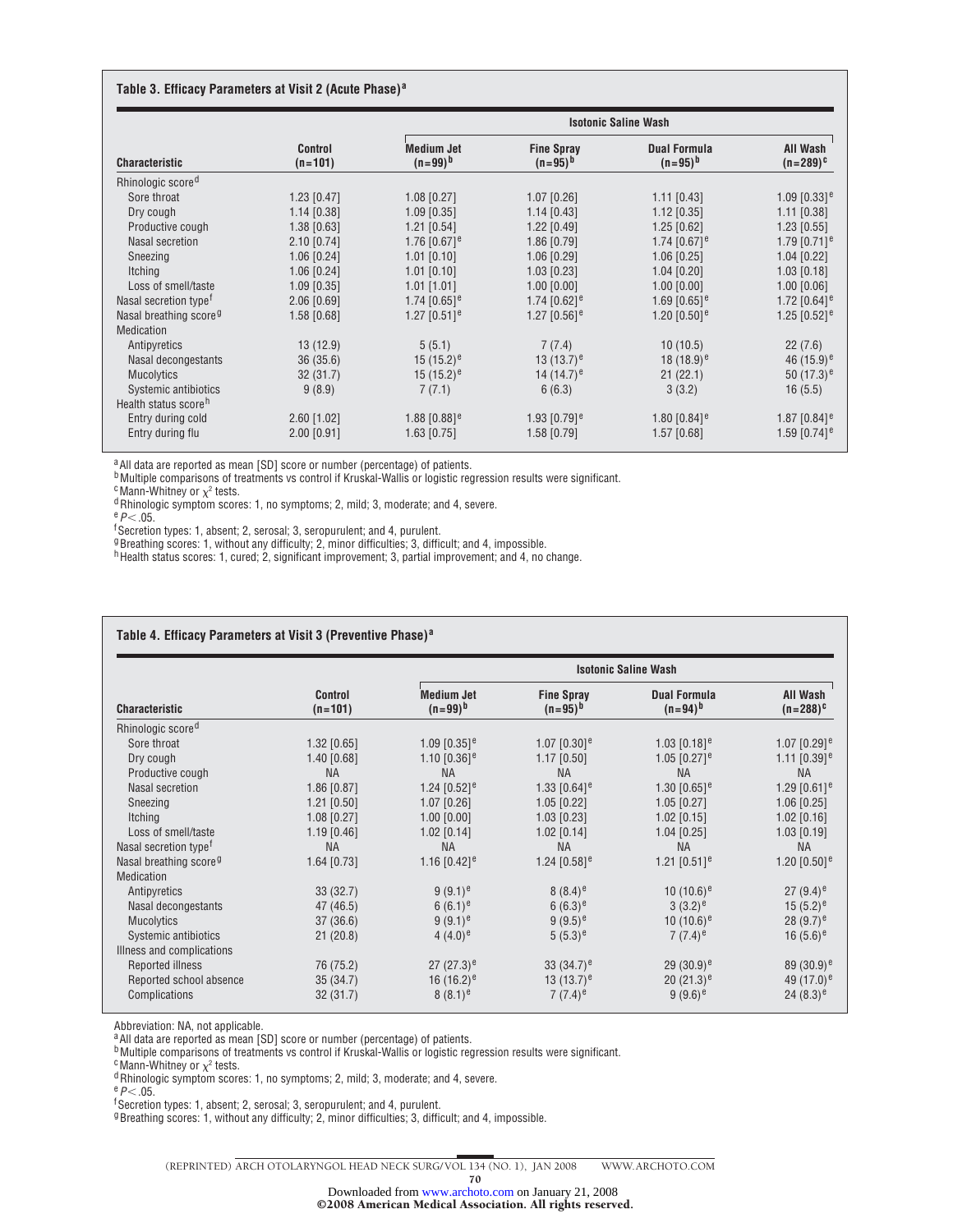#### **Table 5. Efficacy Parameters at Visit 4 (Preventive Phase)<sup>a</sup>**

|                                    |                             | <b>Isotonic Saline Wash</b>       |                                   |                                     |                            |  |
|------------------------------------|-----------------------------|-----------------------------------|-----------------------------------|-------------------------------------|----------------------------|--|
| <b>Characteristic</b>              | <b>Control</b><br>$(n=101)$ | <b>Medium Jet</b><br>$(n=99)^{b}$ | <b>Fine Spray</b><br>$(n=95)^{h}$ | <b>Dual Formula</b><br>$(n=94)^{b}$ | All Wash<br>$(n=288)^{c}$  |  |
| Rhinologic score <sup>d</sup>      |                             |                                   |                                   |                                     |                            |  |
| Sore throat                        | $1.12$ [0.41]               | $1.06$ [0.24]                     | $1.04$ [0.25]                     | $1.03$ [0.23]                       | $1.05$ [0.24]              |  |
| Dry cough                          | $1.04$ [0.24]               | $1.02$ [0.14]                     | $1.04$ [0.20]                     | $1.03$ [0.23]                       | $1.03$ [0.19]              |  |
| Productive cough                   | 1.13 [0.46]                 | $1.02$ [0.20]                     | $1.03$ [0.23]                     | $1.02$ [0.15]                       | $1.02$ [0.19]              |  |
| Nasal secretion                    | 1.55 [0.78]                 | 1.20 $[0.55]$ <sup>e</sup>        | $1.24$ [0.50]                     | $1.23$ [0.50]                       | 1.23 $[0.52]$ <sup>e</sup> |  |
| Sneezing                           | $1.10$ [0.30]               | $1.04$ [0.20]                     | $1.05$ [0.22]                     | $1.10$ [0.36]                       | 1.06 [0.27]                |  |
| Itching                            | $1.11$ [0.31]               | $1.04$ [0.24]                     | $1.05$ [0.27]                     | $1.04$ [0.25]                       | $1.05$ [0.25]              |  |
| Loss of smell/taste                | $1.11$ [0.37]               | $1.00$ [0.10]                     | $1.02$ [0.14]                     | $1.01$ [0.10]                       | $1.01$ [0.10]              |  |
| Nasal secretion type <sup>t</sup>  | $1.53$ [0.81]               | 1.16 $[0.51]$ <sup>e</sup>        | $1.23$ [0.52]                     | $1.23$ [0.54]                       | 1.21 $[0.52]$ <sup>e</sup> |  |
| Nasal breathing score <sup>9</sup> | 1.39 [0.60]                 | 1.10 $[0.36]$ <sup>e</sup>        | $1.12$ [0.32]                     | $1.17$ [0.43]                       | 1.13 $[0.37]$ <sup>e</sup> |  |
| Medication                         |                             |                                   |                                   |                                     |                            |  |
| Antipyretics                       | 20(19.8)                    | $8(8.1)^e$                        | $(5.3)^e$                         | 6 $(6.4)$ <sup>e</sup>              | 19 $(6.6)^e$               |  |
| Nasal decongestants                | 43 (42.6)                   | $4(4.0)^e$                        | $7(7.4)$ <sup>e</sup>             | $0(0.0)^e$                          | 11 $(3.8)^e$               |  |
| Mucolytics                         | 24(23.8)                    | $4(4.0)^e$                        | $4(4.2)^e$                        | 6 $(6.4)$ <sup>e</sup>              | 14 $(4.9)^e$               |  |
| Systemic antibiotics               | 9(8.9)                      | 6(6.1)                            | 3(3.2)                            | 3(3.2)                              | 12(4.2)                    |  |
| Illness and complications          |                             |                                   |                                   |                                     |                            |  |
| Reported illness                   | 53(52.5)                    | 22 $(22.2)^e$                     | 21 $(22.1)^e$                     | 21 $(22.3)^e$                       | 64 $(22.2)^e$              |  |
| Reported school absence            | 25(24.8)                    | $7(7.1)^e$                        | $8(8.4)$ <sup>e</sup>             | 10 $(10.6)^e$                       | $25(8.7)^e$                |  |
| Complications                      | 14 (13.9)                   | 6(6.1)                            | $3(3.2)^e$                        | $3(3.2)^e$                          | 12 $(4.2)^e$               |  |

Abbreviation: NA, not applicable.

<sup>a</sup> All data are reported as mean [SD] score or number (percentage) of patients.

**b**Multiple comparisons of treatments vs control if Kruskal-Wallis or logistic regression results were significant.

 $c$ Mann-Whitney or  $\chi^2$  tests.

 $d$ Rhinologic symptom scores: 1, no symptoms; 2, mild; 3, moderate; and 4, severe.

 $e_{P}$ .05

f Secretion types: 1, absent; 2, serosal; 3, seropurulent; and 4, purulent.

<sup>g</sup>Breathing scores: 1, without any difficulty; 2, minor difficulties; 3, difficult; and 4, impossible.

range was used that was converted to a numerical scale for the purposes of evaluation (1, cured; 2, significant improvement; 3, partial improvement; and 4, no change). Health status improved significantly more in the groups using saline (Table 3).

#### **PREVENTION PHASE (VISITS 3 AND 4)**

For efficacy evaluation during the preventive period, similar measures were chosen to assess whether regular (3 times per day) nasal wash with isotonic saline can prevent the recurrence of URTIs. Besides rhinologic parameters and medication intake, days of reported illness, days of absence from school, and reported complications were recorded.

Rhinologic symptoms were scored the same as for acute illness and evaluated about 8 weeks after study entry. In several parameters, including dry cough, nasal secretion, and nasal breathing, saline groups had significantly lower occurrence or severity of symptoms (Table 4 and Table 5). Table 5 summarizes the results at the final visit (during week 12 after the study entry).

In terms of medication used, at visit 3, a significantly higher percentage of control patients than patients in the saline groups was using antipyretics, mucolytics, nasal decongestants, and systemic antibiotics (Table 4). The same results (with the exception of systemic antibiotics) were obtained at the final visit (Table 5).

Significantly fewer patients who used long-term saline wash reported days of illness (whether or not associated with absence from school), absence from school, and complications (Table 5). Most recorded events were otitis media, tonsillopharyngitis, bronchitis, and sinusitis.

#### **OVERALL ASSESSMENT OF HEALTH STATUS**

At trial entry and at the final visit, parents were asked to rate the child's health status on a 4-point qualitative scale, which was converted to a numeric scale for evaluation (1, excellent; 2, good; 3, satisfactory; and 4, unsatisfactory). At baseline, the mean score was identical for the control and saline groups (mean score, 2.45), which represented an average status of good to satisfactory. At visit 4, after 12 weeks in the study, the parents of children using saline rated the health status of their children as significantly better than did parents of children in the control group (1.51 vs 2.16) (**Table 6**). Similar results were obtained if individual nasal wash subgroups and control were compared.

## **SAFETY AND TOLERABILITY**

To assess safety and tolerability, we evaluated only the saline subgroups. Starting from visit 2, children were asked about their sensations and feelings during and approximately 5 minutes after application of the nasal wash. Their qualitative assessment was converted to a 5-point numeric scale for further evaluation (1, very pleasant; 2, pleasant; 3, no complaints; 4, unpleasant; and 5, very unpleasant). Children using the fine spray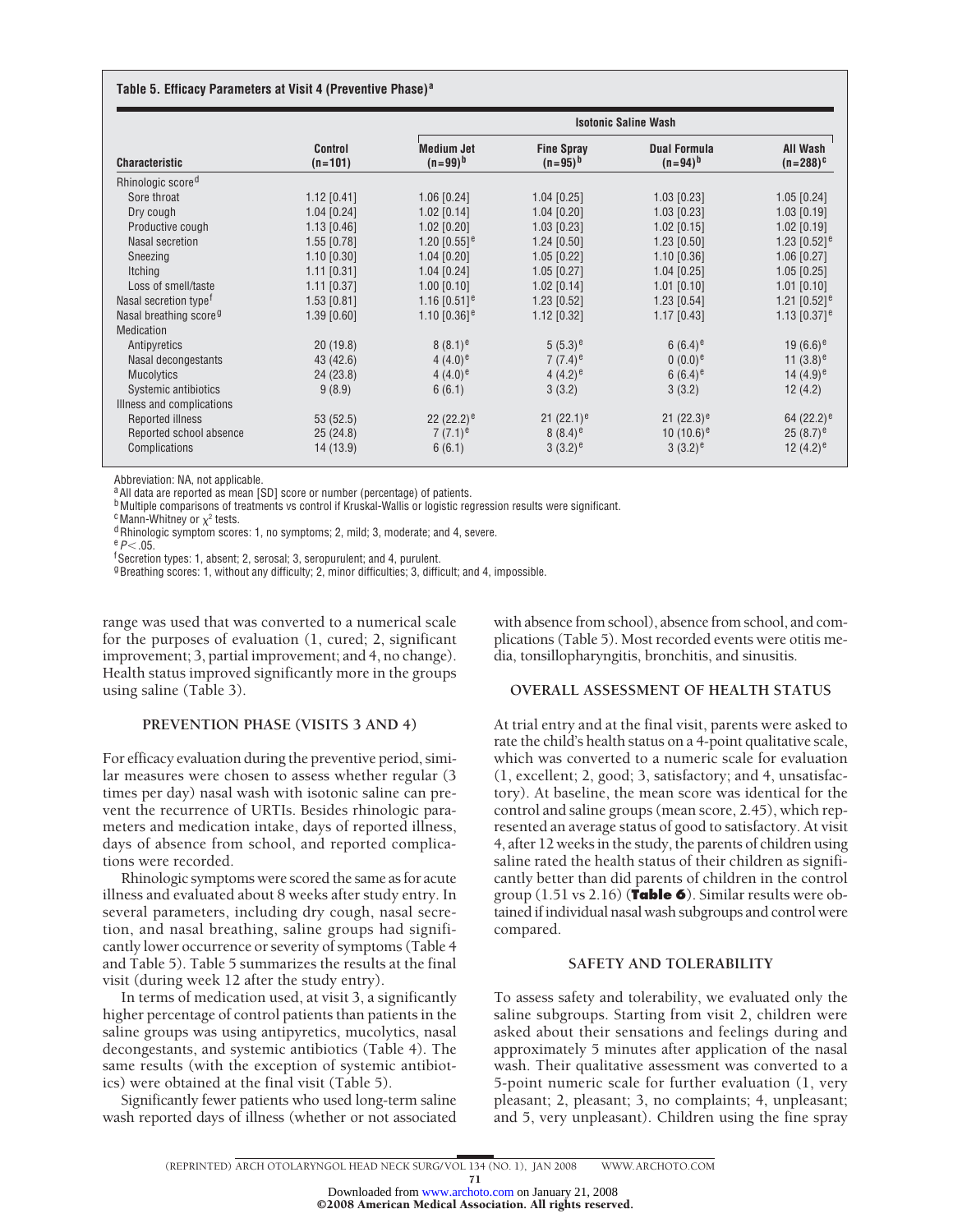| Table 6. Change in Health Status Reported by Parents<br>by Study End <sup>a</sup> |         |                                    |                                                                                                                                                                                |                              |                          |  |
|-----------------------------------------------------------------------------------|---------|------------------------------------|--------------------------------------------------------------------------------------------------------------------------------------------------------------------------------|------------------------------|--------------------------|--|
|                                                                                   |         | <b>Isotonic Saline Wash</b>        |                                                                                                                                                                                |                              |                          |  |
| <b>Visit</b>                                                                      | Control | <b>Medium</b><br>.let <sup>b</sup> | <b>Fine</b><br>Spray <sup>b</sup>                                                                                                                                              | Dual<br>Formula <sup>b</sup> | All<br>Wash <sup>c</sup> |  |
| 1<br>$\overline{4}$                                                               |         |                                    | 2.45 [0.59] 2.48 [0.58] 2.42 [0.56] 2.43 [0.58] 2.45 [0.57]<br>2.16 [0.64] 1.43 [0.52] <sup>d</sup> 1.54 [0.67] <sup>d</sup> 1.55 [0.58] <sup>d</sup> 1.51 [0.59] <sup>d</sup> |                              |                          |  |

a All data are reported as mean [SD] scores. Health status scores: 1, cured; 2, significant improvement; 3, partial improvement; and 4, no change.<br><sup>b</sup>Multiple comparisons of treatments vs control if Kruskal-Wallis or

logistic regression results were significant.<br><sup>c</sup>Mann-Whitney or  $\chi^2$  tests.

<sup>d</sup>*P*.05.



**Figure 1.** Sensations during application. Patients rated their sensations during isotonic saline wash application using a qualitative scale transformed into a quantitative range for evaluation (1, very pleasant; 2, pleasant; 3, no complaints; 4, unpleasant; and 5, very unpleasant).

(groups 2 and 3) reported higher comfort during and after application than the medium jet users (group 1) (**Figure 1** and **Figure 2**). By visit 4, the scores had improved, but they remained worse in group 1 (medium jet) than in the other groups. However, this difference was not statistically significant.

All the patients' complaints were recorded in the protocol during the course of the study. Overall, saline nasal wash was well tolerated; most complaints appeared in the medium jet group and were associated with the stronger flow of the wash. The number of complaints was too low for statistical analysis. At the second visit, only 25 patients recorded nasal wash complaints (8.7%), and at the final visit, this number had dropped to 7 (2.4%). The other reported complaints were burning and bitter taste. Three patients of 288 experienced nose bleeding.



**Figure 2.** Sensations after application. Patients rated their sensations 5 minutes after isotonic saline wash application using a qualitative scale transformed into a quantitative range for evaluation (1, very pleasant; 2, pleasant; 3, no complaints; 4, unpleasant; and 5, very unpleasant).

## **COMMENT**

The study results show that saline nasal wash significantly improved nasal symptoms in the common cold in children and shows potential to prevent the recurrence of URTI. Results were robust, consistent, and statistically significant in contrast to the few published articles that do not clearly show the benefits of nasal wash to treat the common cold.<sup>3</sup> Some literature describes the preventive potential of saline solution.<sup>11</sup>

Based on in vitro findings, saline has an antiinflammatory activity because it reduces the production and release of interleukin 8 by the respiratory epithelium.13 Among other mechanisms of action, a favorable environment for ciliary movement is assumed, especially in alkaline solutions.<sup>14</sup> However, another publication reported decreased ciliary activity in isotonic 0.9% saline solution.<sup>15</sup> These numerous conflicting results suggest that the exact mechanism of action is still unknown. It is not clear whether the effect is predominantly mechanical, based on clearing mucus, or whether salts and trace elements in seawater solutions play a significant role. Moreover a number of commercially available products differ in tonicity, dilution, application device, and other aspects. In our study, we used an undiluted product for which isotonicity was achieved by using electrodialysis. This manufacturing process preserves the concentrations of ions and trace elements to levels comparable with those of seawater.

Since we assessed the potential of seawater as an adjunctive treatment and evaluated it in prevention, we used nonblinded trials and observation to compare nasal wash with standard treatment. Physicians were aware which patients used nasal wash and their assignment to par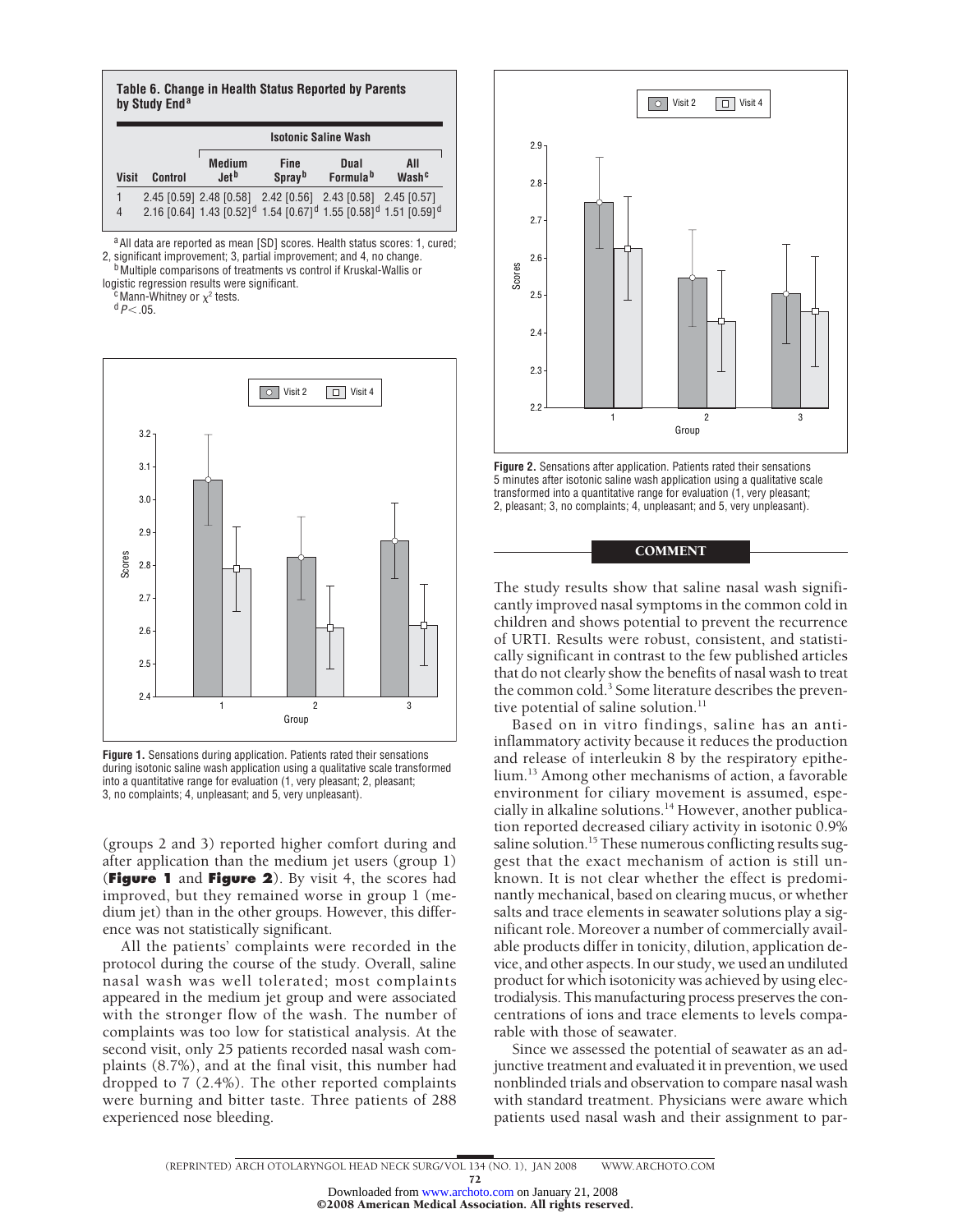ticular groups. However, physicians were not informed about the composition and device used in these groups; the nasal wash bottles were not labeled.

This largely nonblinded aspect is a weakness of the present study. However, the large number of participants, multicenter design, and consistence of results between individual parameters (assessed by physician, patient, and parent) lower the risk of bias. A blinded comparison of several presentations (eg, physiologic saline solution and diluted solution) could be a topic for future investigation.

Another drawback of the present study is the missing link between statistical and clinical significance in the symptom score.We used a self-designed outcome scale without performing any additional analysis to establish a minimal clinically significant difference. This represents a limitation especially in the acute illness phase analysis, where differences are rather small. However, during the prevention phases, a reduced incidence of other relevant measures (eg, reported illness, school absence, occurrence of complications, and medication use) supports the validity of the clinical benefits of nasal wash. Even the difference of 0.98 in nasal secretion score and 0.97 in nasal breathing score seems to be clinically relevant (by judgment of physicians involved in the trial).

Children were asked to use nasal wash on a frequent basis especially during acute illness. We did not hear substantial complaints about compliance, and good compliance seemed to be confirmed by the weight of returned empty bottles. We excluded only 1 patient for poor compliance.

#### **ACUTE ILLNESS**

During acute illness, children using isotonic saline showed faster resolution of nasal secretion and obstruction as well as a reduction in the quantity of used medication; the difference in medication use was significant for nasal decongestants ( $P$ <.001) and mucolytics ( $P$ =.002). The reduced use of topical decongestants is important since they are appropriate only on a short-term basis. Long-term use of topical decongestants, which commonly occurs, especially in children, might lead to complications, including paranasal sinusitis and histologic changes in the mucosa. These complications were reported in experimental animals after long-term application of phenylephrine and oxymetazoline.16 Furthermore, benzalkonium chloride, which is often used as a preserving agent in nasal decongestants or nasal corticosteroids, showed long-term adverse events on the nasal mucosa when used in combination with a vasoactive substance.<sup>17</sup>

In addition to faster symptom resolution, the saline nasal wash group in the present study showed a significantly higher improvement in health status, as assessed by physicians, than did the control group (*P*=.02).

Our outcomes were different from findings published by Adam et al<sup>10</sup> in 1998, who did not find differences between adults treated for common cold and rhinosinusitis with either isotonic or hypertonic nasal wash compared with an observation group. Different results could be explained by the different study population (children vs adults) and sample size (390 vs 119). In the discussion, the authors admit that the rather small sample size might have affected the results. Our study was conducted during a shorter period of time (from January to April 2006), with a limited recruitment period of 8 weeks to secure a comparable epidemiologic situation. The study by Adam et al<sup>10</sup> used a solution prepared from pickling salt and baking soda compared with the isotonic undiluted seawater solution used during our study. This raises again the question about the effect of seawater trace elements on efficacy.

# **PREVENTION OF UPPER RESPIRATORY INFECTIONS**

At the third and fourth visits, children using saline nasal wash on a regular basis (3 times daily) showed fewer rhinologic symptoms. The recorded symptoms were consistent with the medication consumed; a higher percentage of children in the control group used antipyretics, mucolytics, nasal decongestants, and systemic antibiotics. Antibiotics are frequently used in children, and the resulting resistant strains of bacteria represent a threat all over Europe.18 Saline nasal wash seems to be an appropriate means to achieve lower antibiotic consumption while reducing upper URTI infections and their complications. Moreover, other evaluated parameters also support preventive findings: a reduction in reported illness at visit 3 (untreated, 75% vs treated, 31%) and at visit 4 (untreated, 52% vs treated, 22%) compared with controls; a 51% improvement in school absences at the third visit (17% vs 35%) and a 64% reduction at the final visit (9% vs 25%), although both groups had similar absences from school during the period of acute illness (52% vs 50%). The same trends were noted for complication rates. All of these results are supported by higher parent satisfaction with the treatment.

An article by Tano and Tano<sup>11</sup> reported the preventive potential of saline nasal wash in young adults. Patients were randomly divided into 2 parallel groups. Each group recording symptoms used either physiologic saline spray or no nasal irrigation. After the first 10 weeks, both groups switched regimens and continued for another 10 weeks. The study found a significant reduction in the number of days when nasal symptoms occurred (secretion and/or blocked nose) and a reduction of URTI episodes during the nasal wash period. Although Tano and  $Tano<sup>11</sup>$  studied adults and evaluated parameters not identical to ours, both studies showed efficacy to prevent symptoms of rhinitis.

## **NASAL WASH SUBGROUPS**

We did not find robust significant differences either during acute illness or in the prevention phase among individual nasal wash subgroups, although the groups differed in cleansing strengths (medium jet and fine spray) and saline ionic composition. In this age group, we did not find results supporting the hypothesis that stronger flow would be more effective than a fine spray. Furthermore, a reduction in concentration of sodium ions and higher potassium content was not less effective. These findings do not fully support the assumptions concern